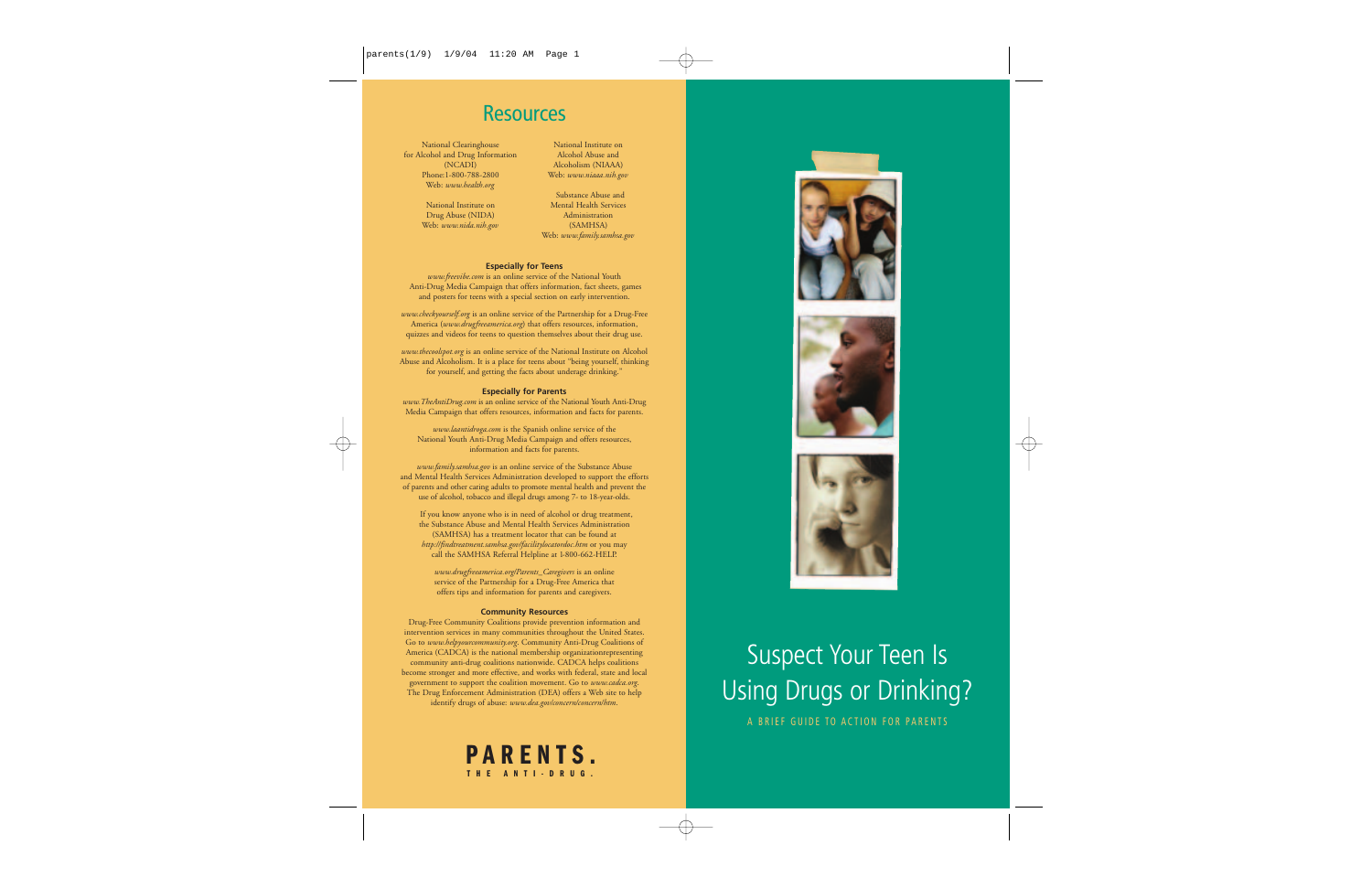# A Message From Our Partners:

Despite all of your efforts to keep your kids drug-free, one day you might suspect that your son or daughter is using drugs or alcohol. Perhaps you have found an odd-looking pipe in his room, cans and bottles in the car or rolling papers in her laundry. Or you overheard a conversation not meant for you. Whatever the signal, your gut instinct has been activated. How do you know if you need to do anything? What do you do now? Where do you turn for help?

Every day, approximately 4,700 American youth under age 18 try marijuana for the first time. That is about equal to the enrollment of six average-sized U.S. high schools. In 2003, nearly nine out of 10 twelfth graders reported marijuana as being accessible. By the time they finish the eighth grade, approximately 50 percent of adolescents have had at least one drink, and more than 20 percent report having been "drunk." Drug and alcohol use by teens increases the risk of addiction and can change the developing brain for life.

Despite these statistics, one thing remains true: Parents are the most important influence in a teen's decisions about drug use. You can and do make a difference. If you suspect or know that your child is using drugs, take action now, because the longer you wait, the harder it will be to deal with your child's drug use.

## Sincerely,







**Despite all of your efforts to keep your kids drug-free, one day, you might suspect that your son or daughter is using drugs or alcohol.**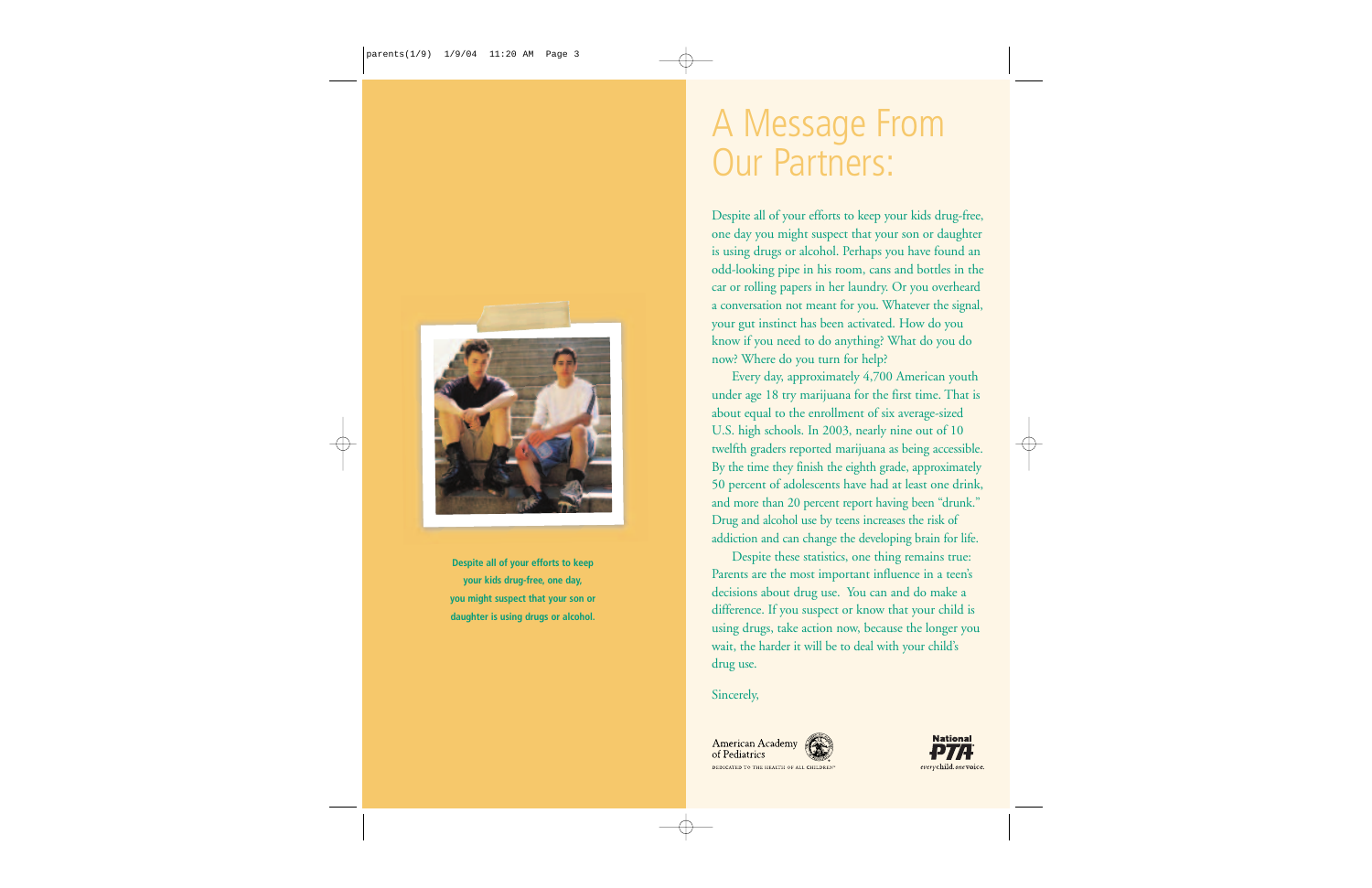

# What's the Big Deal?

Most adults acknowledge that drug experimentation by teens is risky and can lead to serious trouble. But somesay "it's only marijuana," or "it's only

alcohol," or "it's a rite of passage." Not any more. The world has changed, and so have the drugs. In fact, the marijuana of today is stronger than ever before. And kids are using drugs and alcohol at a much younger age, when their bodies and brains are still developing and more vulnerable to their effects. Drug and alcohol use can lead to many negative consequences, including bad grades, broken friendships, family problems, physical injuries and trouble with the law.

Substance use (including alcohol, which is illegal in all 50 states for people under the age of 21) can change the direction of a young person's life — physically, emotionally and behaviorally. It can weaken the ability to concentrate and retain information during a teen's peak learning years, and it can impair judgment, leading to risky decision-making that could involve sex or riding in a car with someone under the influence of drugs.

"Experimentation," even with marijuana, can also lead to addiction. Not everyone progresses from use to abuse to addiction, but it is a dangerous road, and there is no way to know who will develop a problem and who won't. Research shows that kids start using drugs and alcohol because they feel the need to take risks or they believe it will help them fit in or feel better. Sometimes they use drugs because they are seeking relief from stress or feelings of depression. And it's important to remember that there is, sometimes, a genetic risk for addiction — just like heart disease, diabetes, cancer and other diseases.

## The ScienceIs Clear

Drug and alcohol use by teens is not something to be taken lightly. More teens are in treatment for marijuana dependence than for all other illicit

drugs combined. A 1998 study by the National Institute on Alcohol Abuse and Alcoholism reports that if a teen starts to drink at 15, he or she has a 40 percent chance of alcoholism or alcohol dependence as an adult.

Marijuana affects alertness, concentration, perception, coordination and reaction time, many of the skills required for safe driving and other tasks. These effects can last up to 24 hours after smoking marijuana. Marijuana use can also make it difficult to judge distances and react to signals and sounds on the road.

Regular use of marijuana leads to some changes in the brain that are similar to those caused by cocaine, heroin or alcohol.

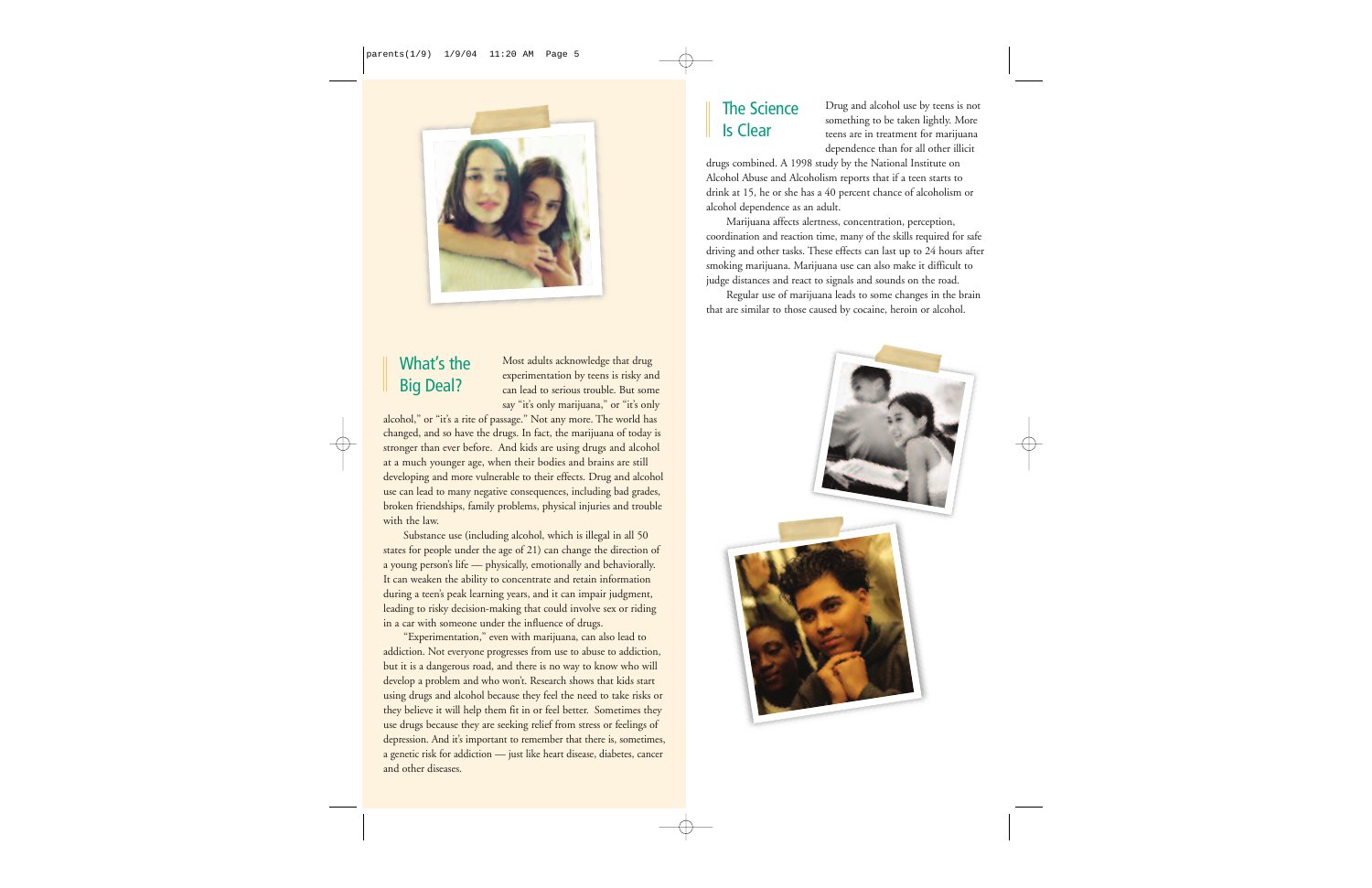## Signs and Symptoms

How can you tell if your child is using drugs? It is difficult because changes in mood or attitudes, unusual temper outbursts, changes in sleeping habits,

changes in hobbies or other interests are common in teens.

## **WHAT SHOULD YOU LOOK FOR?**

Negative changes in schoolwork; missing school or declining grades

Increased secrecy about possessions or activities

Use of incense, room deodorant or perfume to hide smoke or chemical odors

Subtle changes in conversations with friends, e.g., more secretive, using "coded" language

New friends

Change in clothing choices — new fascination with clothes that highlight drug use

Increase in borrowing money

Evidence of drug paraphernalia, such as pipes, rolling papers

Evidence of inhaling products and accessories, such as hairspray, nail polish, correction fluid, paper bags and rags, common household products

Bottles of eyedrops, which may be used to mask bloodshot eyes or dilated pupils

New use of mouthwash or breath mints to cover up the smell of alcohol

Missing prescription drugs — especially narcotics and mood stabilizers

These changes often signal that something troubling is going on and may involve alcohol or drugs.

## Your Teen Is at a **Crossroads**

Parents are sometimes afraid that they will push their children away by talking to them about drug use. You may be worried that your child will get in trouble with the law and that it may

affect his or her ability to qualify for scholarships or get a job. But kids who make a choice — one or more times — to use drugs or alcohol are at a crossroads and need your help. Overcoming your own fears is an important step in getting help for your child.

Family members — even parents — sometimes introduce kids to drugs. Parents need to acknowledge their own problem if they are going to help their children with theirs.

The most important thing to remember is that it is never too early or too late to take action regarding your kid's drug use. Parents are the most important part of a kid's life; your actions on their behalf can make a difference.

## What Do You Do and When?

When you have a suspicion, what do you do? First, learn as much as you can. Check out *www.TheAntiDrug.com* or *www.freevibe.com* for information on drug and alcohol use by teens.

Or, you can call the National Clearinghouse for Alcohol and Drug Information (NCADI) for free pamphlets and fact sheets. They'll even send the information in a plain envelope, if you wish. They can be reached at 1-800-788-2800.

The next thing you can do is sit down and talk with your child. Be sure to have the conversation when all of you are calm and have plenty of time. This isn't an easy task. Your feelings may range from anger to guilt, or you may feel that you have "failed" because your kid is using drugs. This isn't true. By staying involved, you can help them stop using drugs and make choices that will make a positive difference in their lives.

Tell your child what you see and how you feel about it. Be specific about the things you have observed that cause concern. Make it known that you found drug paraphernalia (or empty bottles or cans). Explain exactly how their behavior or appearance (bloodshot eyes, different clothing) has changed and why that worries you. Tell them you've noticed that they have new friends that you don't necessarily know or approve of.

It is important to set clear ground rules in your family about drug and alcohol use — e.g., in this family, we don't smoke marijuana — and to let your kids know that you will enforce these rules.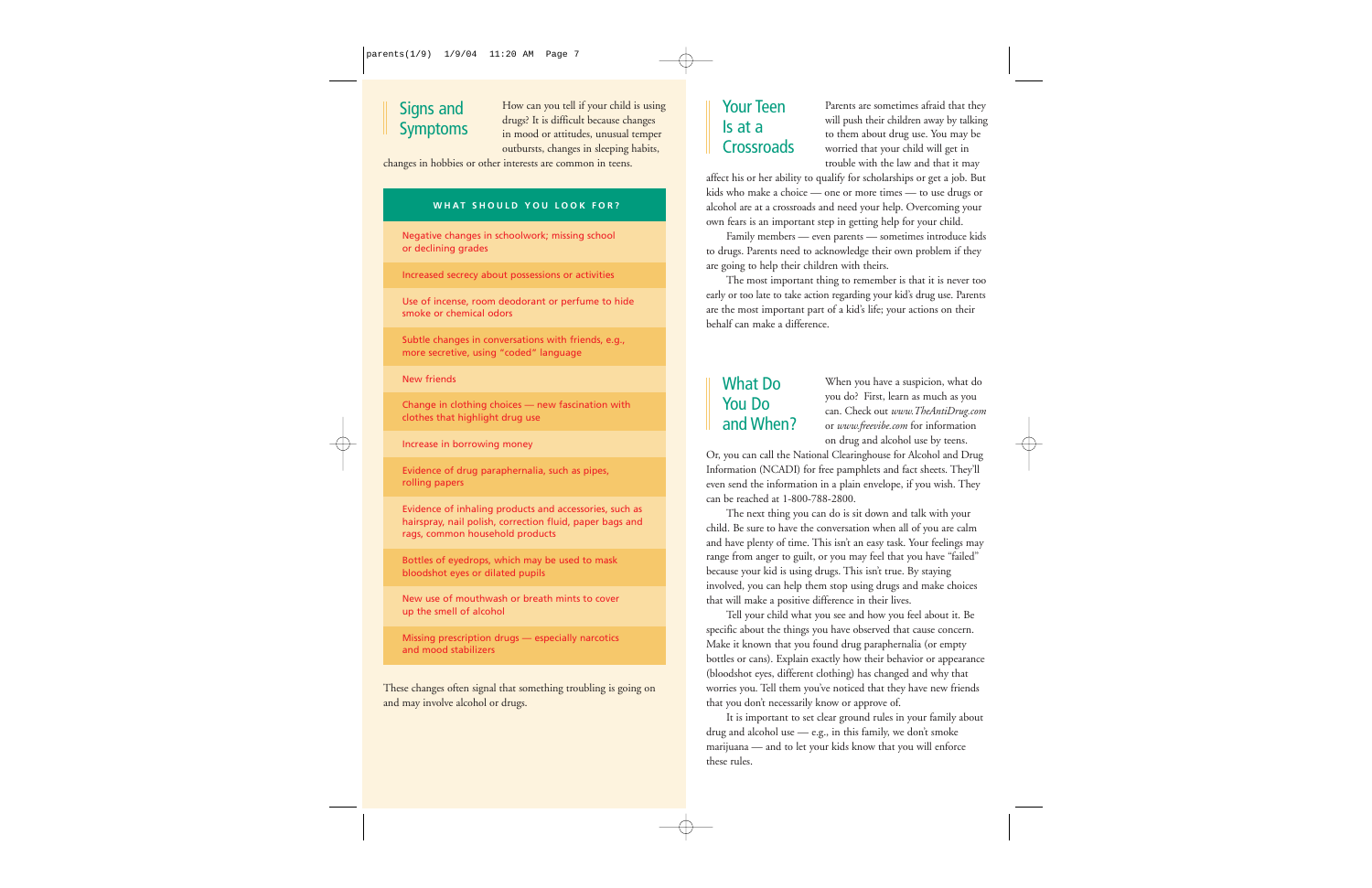Have this discussion without getting mad or accusing your child of being stupid or bad or an embarrassment to the family. Knowing that kids are naturally private about their lives, try to find out what's going on in your child's life. What is he doing? When was the last time he used? Did he do anything that he regrets? Try not to make the discussion an inquisition; simply try to connect with your teen. Find out if friends or others offered your child drugs at a party or school. Did they try it just out of curiosity, or did they take the initiative to use marijuana or alcohol for some other reason? That alone will be a signal to your child that you take your responsibility as a parent seriously and that you will exercise your parental rights.

## **HERE ARE SOME SUGGESTED THINGS TO KEEP IN MIND WHEN YOU TALK TO YOUR CHILD**

Tell your son or daughter you LOVE him/her and that you are worried that he/she might be using drugs or alcohol.

Say that: You KNOW that drugs may seem like the thing to do, but doing drugs can have serious consequences;

It makes you FEEL worried and concerned about them when they do drugs;

You are there to LISTEN to them;

You WANT them to be a part of the solution;

What you will do to HELP them.

Know that you will have this discussion many, many times. Talking to your kids about drugs and alcohol is not a one-time event.

Be prepared for your teen to deny using drugs. Don't expect them to admit they have a problem. Your child will probably get angry and might try to change the subject. Maybe you'll be confronted with questions about what you did as a kid. If you are asked, experts agree that it is best to be honest. Answering deceptively can cause you to lose credibility with your kids if they ever find out that you've lied to them.

On the other hand, if you don't feel comfortable answering the question, you may decide that the time is not right to discuss your previous drug use. As with other possibly sensitive topics such as sex, you should talk about it when you're ready. However, if the time comes to talk about it, you can give short, honest answers like these:

*"When I was a kid, I took drugs because some of my friends did. I thought I needed to in order to fit in. We didn't know as much as we do now about all the bad things that can happen when you smoke marijuana or use other drugs — especially when you are a teenager. If I'd known then about the consequences, I never would have tried drugs, and I'll do everything I can to help keep you away from them."*

*"Everybody makes mistakes. When I used drugs, I made a big one. I'm telling you this, even though it's embarrassing, because I love you and I want to save you from making the same stupid decision I made when I was your age."*

*"I drank alcohol and smoked marijuana because I was bored and wanted to take some risks, but I soon found out that I couldn't control the risks — the loss of trust of my parents and friends. There are much better ways of challenging yourself than doing drugs."*



#### **ENABLING YOUR CHILD'S DRUG USE**

You're not helping your child if you make excuses when you know your child misses school or family functions because of "not feeling well," especially when you suspect something else is at play. Take the next step: Get more information and talk to your child.